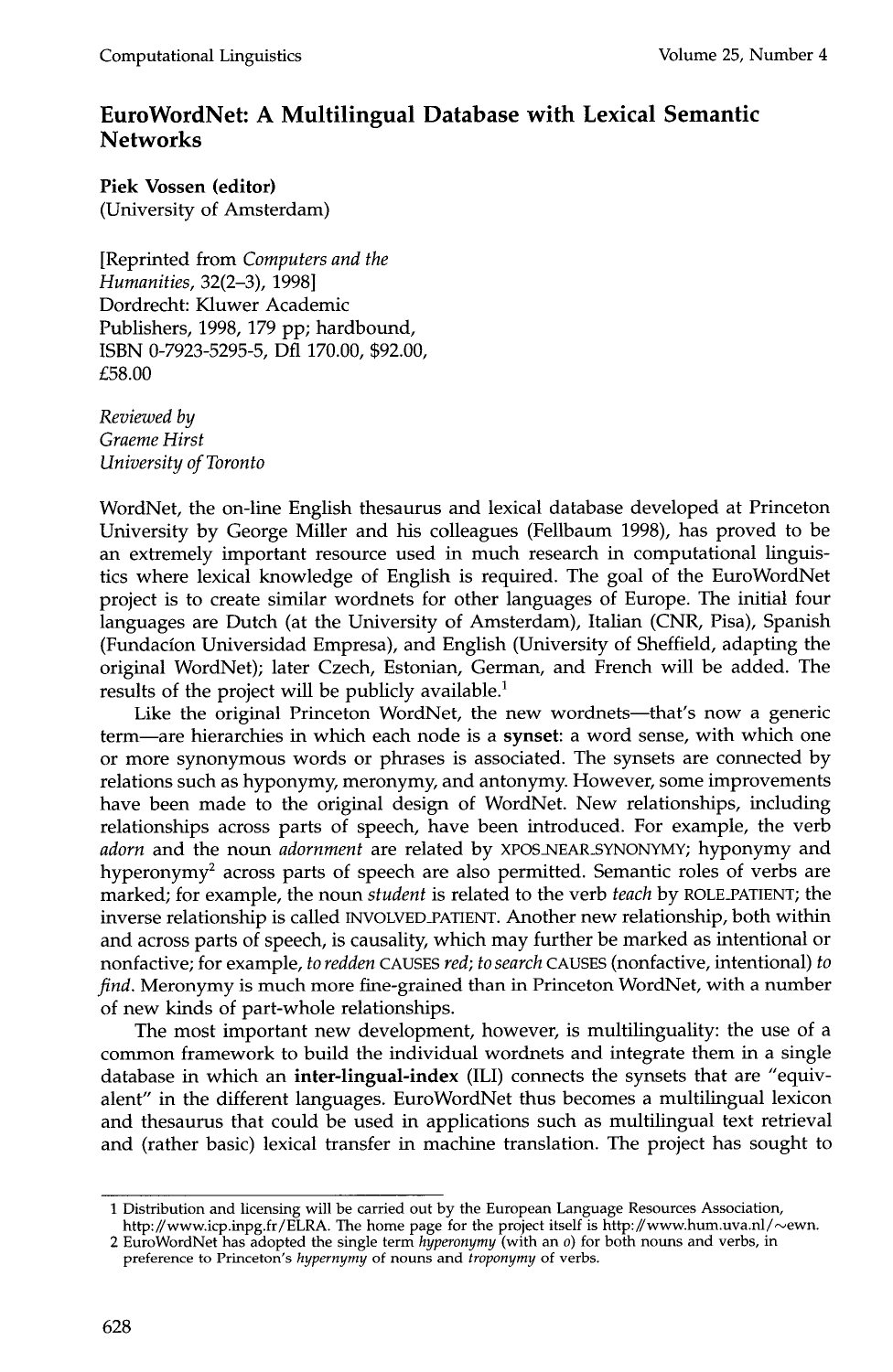carefully respect the differing conceptualizations and lexicalizations of each individual language while creating a language-independent framework for the multilingual database.

A key element of multilinguality was ensuring that the conceptual core of each of the wordnets would be similar in its coverage. A set of 1,024 base concepts common to all the languages (though not necessarily lexicalized in all of them) was developed iteratively, starting with an algorithmic identification of potential base concepts in each language, merging the results by selecting those proposed by at least two of the four languages, and carefully tuning the results. The base concepts include *increase, steal, health,* and *cause pain.* A language-independent top ontology was then built from 63 very abstract top concepts; these are used as semantic features to classify the base concepts.<sup>3</sup>

The inter-lingual-index serves to link "equivalent" synsets in the various wordnets. The synsets of Princeton (English) WordNet were used as the initial set of index records, as this wordnet is a particularly fine-grained one. New records can be added where necessary. Cross-linguistic equivalence is generally taken as synonymy, denoted EQ\_SYNONYMY; but where a synset in one language has no unique direct equivalent in the ILI, it may be linked to several ILI records simultaneously as an EQ.NEAR.SYNONYM, or linked to a record by EQ\_HAS\_HYPERONYM or EQ\_HAS\_HYPONYM if it is more specific or less specific, respectively, than any ILI record.

The book *EuroWordNet* is a collection of six papers on the EuroWordNet project by editor Vossen and his colleagues.<sup>4</sup> Five of the papers describe the structure of the EuroWordNet database and the methods employed to construct it, and the sixth speculates on the possible benefits of using EuroWordNet in cross-language text retrieval. In addition, presumably for completeness, a short seventh paper by Christiane Fellbaum outlines the original Princeton English WordNet.

The papers were all written in late 1997 (or perhaps earlier) while the project was still under way and the wordnets were not complete. So while all the methodological and design decisions had been made, and could be usefully reported to the research community, the EuroWordNet database itself was far from complete and little in the way of evaluation or application could have been carried out. Consequently, the paper on applying EuroWordNet in text retrieval is largely speculative and sometimes written in the future tense—indeed, it describes itself as a "proposal"—and might better have been reserved for publication at a time when the project had actually been performed. The paper on the ILI also often lapses into the future tense.

The volume was previously published as a special issue of the journal *Computers and the Humanities,* and is paginated both as a book and as a journal fascicle (which means that page references in the overlap of the two ranges are ambiguous). It differs from most such special issues in being tightly focused on a single project, with frequent cross-references between the papers. In fact, one might rather think of it as a book that was prepublished as a journal—certainly, many readers will approach it as a unitary

<sup>3</sup> While one understands the spatial metaphors inherent in the individual elements of the EuroWordNet terminology, they are confusing when combined, and one ends up wondering just how a wordnet is supposed to be oriented. In particular, if top concepts are indeed metaphorically at the top, then base concepts must be metaphorically in the middle, with all other concepts hanging below them; but on the other hand, if base concepts are metaphorically at the base, then other concepts must be metaphorically on top of them *except* for the top concepts, which are somehow underneath them.

<sup>4</sup> Except for Vossen's introduction, all of the papers have many authors and many of the authors are involved in several of the papers. The complete set of authors is: Geert Adriaens, Antonietta Alonge, Francesca Bertagna, Laura Bloksma, Nicoletta Calzolari, Irene Castellon, Salvador Climent, Pedro Diez-Orzas, Julio Gonzalo, Elisabetta Marinai, Antonia Marti, Carol Peters, Wim Peters, German Rigau, Horacio Rodriguez, Adriana Roventini, Felisa Verdejo, and Piek Vossen.